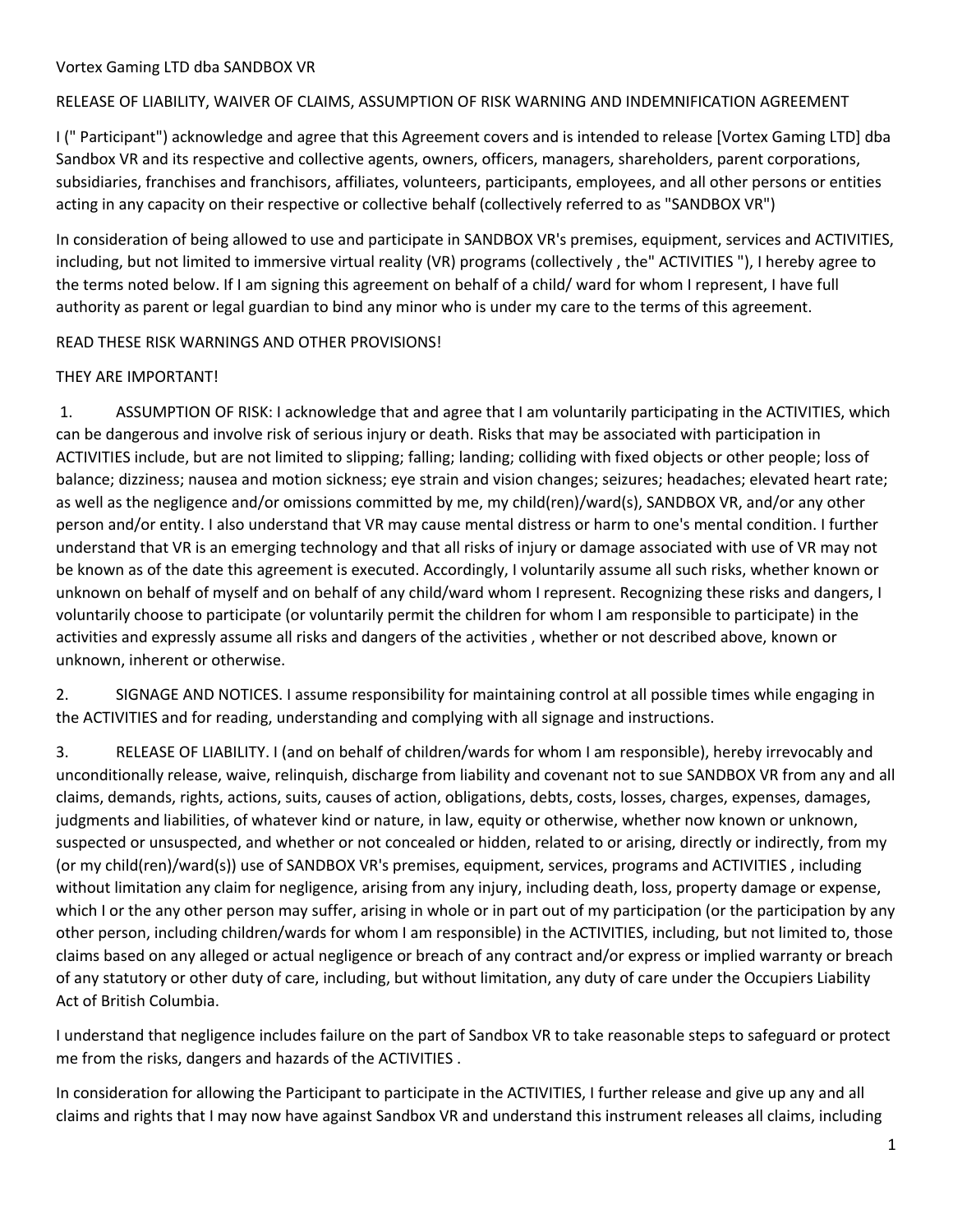those claims of which I am not aware, those not mentioned in this release and those resulting from anything which has happened up until now.

The risks of illness (ex: communicable diseases such as MRSA, influenza, and COVID-19) from the activities involved with the gathering of peoples in your Sandbox VR experience are significant, including the potential for hospitalization and death, and while particular distancing rules, sanitizing practices, equipment, and personal discipline such as social distancing may reduce these risks, the risks of serious illness does exist; and,

I KNOWINGLY AND FREELY ASSUME ALL SUCH RISKS, both known and unknown, EVEN IF ARISING FROM THE NEGLIGENCE OF THE RELE ASEES or others, and assume full responsibility for my participation; and,

I willingly agree to comply with the stated and customary terms and conditions for participation. If, however, I observe any unusual significant hazard during my presence or participation, I will remove myself from participation and bring such to the attention of the nearest staff member immediately; and,

I, for myself and on behalf of my heirs, assigns, personal representatives and next of kin, HEREBY RELE ASE AND HOLD HARMLESS Sandbox VR their officers, officials, agents, and/or employees, other participants, sponsoring agencies, sponsors, advertisers, and if applicable, owners and lessors of premises used to conduct the event ("RELE ASEES"), WITH RESPECT TO ANY AND ALL INJURY, ILLNESS, DISABILITY, DE ATH, or loss or damage to person or property, WHETHER ARISING

4. LIABILITY FOR PROPERTY DAMAGE/LOSS: I understand that SANDBOX VR will not be liable to me or my guests, child(ren)/ward(s) for any personal property that is damaged, lost, or stolen while on or about its premises including, but not limited to phones, purses, wallets, keys, vehicles or clothing, whether or not SANDBOX VR was negligent.

5. REPRESENTATIONS: I further represent that I am physically fit to participate in the ACTIVITIES, and have no medical condition that may be adversely affected or cause me harm due to my participation in the ACTIVITIES .I have not relied on SANDBOX VR to assess my fitness ability or medical status in allowing me to participate in the ACTIVITIES . I confirm that any child/ward for whom I am responsible is also physically fit to participate in the ACTIVITIES, has no medical condition that may adversely affect or cause him or her harm due to his or her participation in the ACTIVITIES

6. INDEMNIFICATION: I hereby agree to indemnify and hold harmless SANDBOX VR from and against any and all losses, liabilities, claims, obligations, costs, damages, and/or expenses whatsoever paid, incurred, and/or suffered by SANDBOX VR, including, but not limited to, any and all attorneys' fees, costs, damages, and/or judgments SANDBOX VR incurs in the event that my minor child(ren)/ward(s) assert a claim or lawsuit against SANDBOX VR even if SANDBOX VR is negligent.

7. PHOTO DATA RELEASE AND PRIVACY: By entering SANDBOX VR and participating in the ACTIVITIES, I hereby grant SANDBOX VR on behalf of myself, and on behalf of my child(ren)/ward(s), the irrevocable right and permission to photograph and/or record me or my child(ren)/ward(s) on video in connection with SANDBOX VR and to use the photograph and/or video recording for statistical purposes, to better improve the VR experience, and for promotional purposes. I waive, and I waive on behalf of any child or ward for whom I am responsible, any right to inspect or approve the use of the photograph and/or video recording, and acknowledge and agree that the rights granted pursuant to this release are without compensation of any kind. Moreover, I acknowledge and agree that Sandbox VR may collect personal information about me pursuant to the Privacy and Data Collection Policy attached as Schedule A to this Agreement.

8. TERM OF AGREEMENT: I understand that this Agreement extends indefinitely into the future and will have full force and legal effect each and every time I or my child(ren)/ward(s) visit SANDBOX VR, whether at the current location in Richmond British Columbia, or any other location or facility.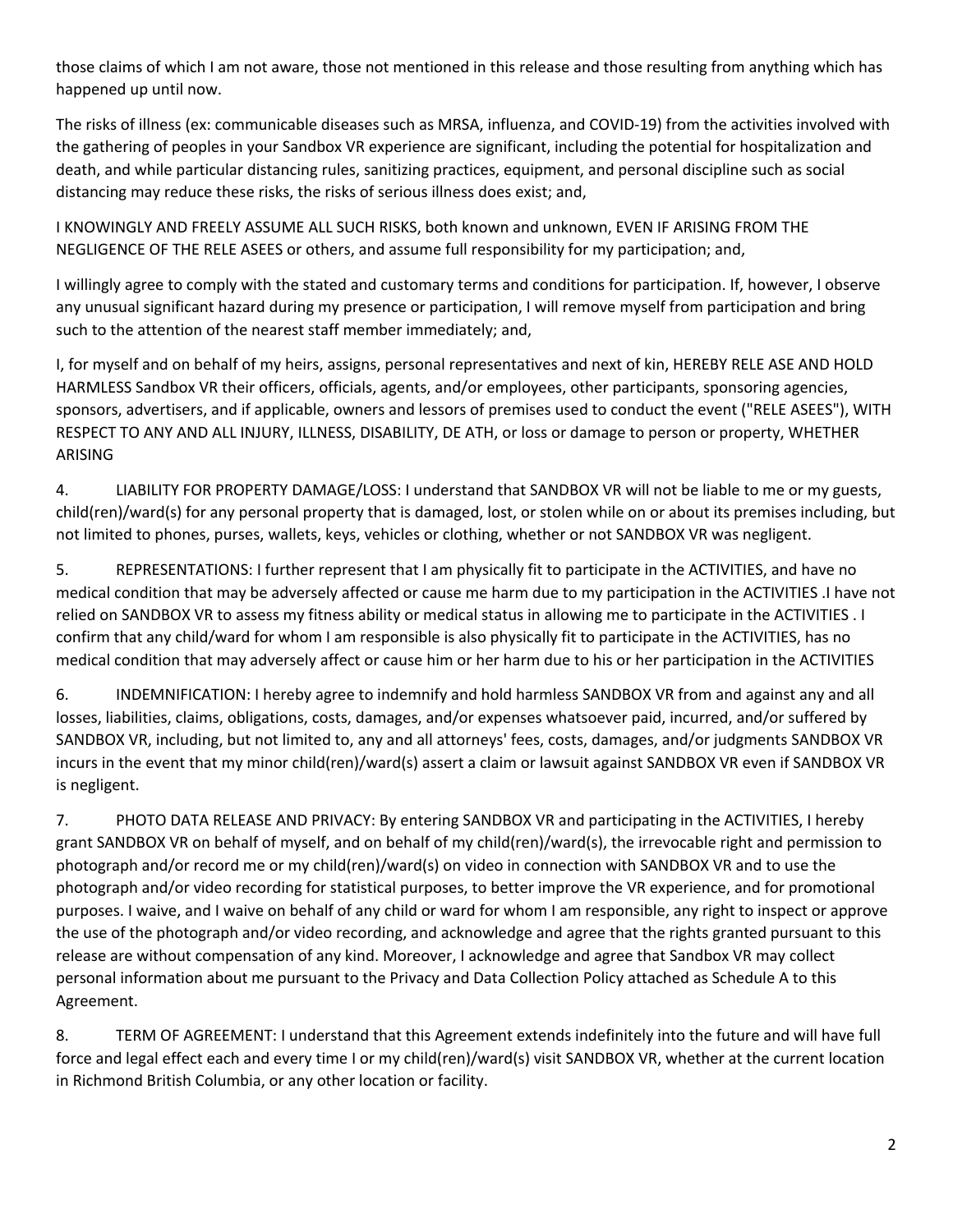9. VENUE/MEDIATION: In the event a lawsuit is filed against SANDBOX VR, I agree to the sole and exclusive venue in [British Columbia]. I further agree that the substantive law of British Columbia shall apply without regard to any conflict of law rules. I also agree that if any portion of this Agreement is found to be void or unenforceable, the remaining portion shall remain in full force and effect. Prior to any lawsuit I agree to participate in mediation, in person, with SANDBOX VR to attempt to resolve the dispute without litigation. It is my intent that this Agreement shall be binding upon my heirs, next of kin, executors and personal representatives.

10. ELECTRONIC SIGNATURE CONSENT: I agree to the use of my electronic signature in lieu of an original signature on paper. I acknowledge that although I may, in some jurisdictions, have the right to request a

"paper copy" to sign,. I am consenting to the terms of this Agreement by way of an electronic signature and waiving any right to signing a "paper copy". I am also aware that I may, upon written request to SANDBOX VR, obtain a paper copy of the electronic record. No fee will be charged for such copy and no special hardware of software is required to view it. I acknowledge that my consent to use an electronic signature with SANDBOX VR will continue until such time as I notify SANDBOX VR in writing that I no longer wish to use an electronic signature, and that there is no penalty for withdrawing my consent.

11. PHYSICIAN: I authorize a licensed physician or other medical care provider to carry out any emergency medical care for the Participant, and I acknowledge that the Participant shall be bound by all the terms of this Agreement.

By signing this Agreement without a parent or legal guardian's signature, I represent that I am at least 19 years old.,

# FOR PARTICIPANTS OF MINORITY AGE {UNDER AGE 18 AT THE TIME OF REGISTRATION)

This is to certify that I, as parent/guardian with legal responsibility for this participant, have read and explained the provisions in this waiver/release to my child/ward including the risks of the activity and his/her responsibilities for adhering to the rules and regulations. Furthermore, my child/ward understands and accepts these risks and responsibilities. I for myself, my spouse, and child/ward do consent and agree to his/her release provided above for all the Releasees and myself, my spouse, and child/ward do release and agree to indemnify and hold harmless the Releasees from any and all liabilities incident to my minor child's/ward's involvement or participation in these activities as provided above, EVEN IF ARISING FROM THEIR NEGLIGENCE, to the fullest extent permitted by law.

## WAIVER BY CHILDREN

By signing this document, I understand that I may be found by a court of law to have forever waived any right that I and/or my child(ren)/ward(s) may have to maintain any action against SANDBOX VR on the basis of any claim from which I have released SANDBOX VR and any released party herein. I have had a reasonable and sufficient opportunity to read and understand this entire document and consult with legal counsel, or have voluntarily waived my right to do so. I knowingly and voluntarily agree to be bound by all terms and conditions set forth herein. By signing below, I also agree that all releases, waivers, and promises herein are binding on the minor participant(s) listed below, and I further agree that I have full authority as Parent/Guardian to bind the minor participant to this agreement.

The risks of illness (ex: communicable diseases such as MRSA, influenza, and COVID-19) from the activities involved with the gathering of peoples in your Sandbox VR experience are significant, including the potential for hospitalization and death, and while particular distancing rules, sanitizing practices, equipment, and personal discipline such as social distancing may reduce these risks, the risks of serious illness does exist; and,

1. FOR MYSELF, SPO USE, AND CHILD, I KNOWINGLY AND FREELY ASSUME ALL SUCH RISKS, both known and unknown, EVEN IF ARISING FROM THE NEGLIGENCE OF THE RELE ASES or others, and assume full responsibility for my child's participation; and,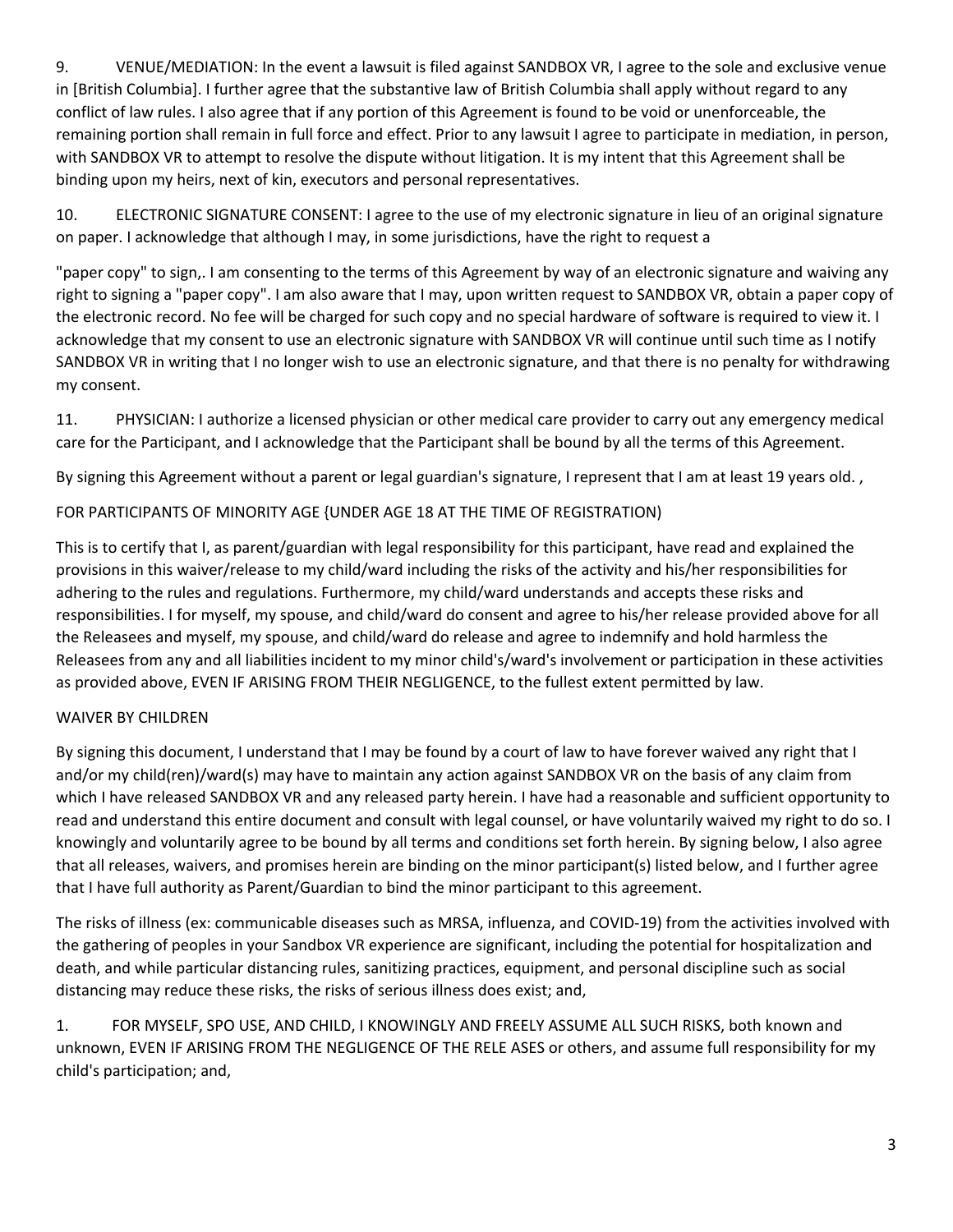2. I willingly agree to comply with the program's stated and customary terms and conditions for participation. If I observe any unusual significant concern in my child's readiness for participation and/or in the program itself, I will remove my child from the participation and bring such attention of the nearest official immediately; and,

3. I myself, my spouse, my child, and on behalf of my/our heirs, assigns, personal representatives and next of kin, HEREBY RELE ASE AND HOLD HARMLESS Sandbox VR; its directors, officers, officials, agents, employees, volunteers, other participants, sponsoring agencies, sponsors, advertisers, and if applicable, owners and lessors of premises used to conduct the event ("Releasees"). WITH RESPECT TO ANY AND ALL INJURY, ILLNESS, DISABILITY, DE ATH, or loss or damage to person or property incident to my child's involvement or participation in these programs, WHETHER ARISING FROM THE NEGLIGENCE OF THE RELE ASEES OR OTHERWISE, to the fullest extent permitted by law.

4. I, for myself, my spouse, my child, and on behalf of my/our heirs, assigns, personal representatives and next of kin, HEREBY INDEMNIFY AND HOLD HARMLESS all the above Releasees from any and all liabilities incident to my involvement or participation in these programs, EVEN IF ARISING FROM THEIR NEGLIGENCE, to the fullest extent permitted by law.

5. I, the parent/guardian, assert that I have explained to my child/ward: the risks of the activity, his/her responsibilities for adhering to the rules and regulations, and that my child/ward understands this agreement. I, FOR MYSELF, MY SPOUSE, AND CHILD/WARD, HAVE READ THIS RELEASE OF LIABILITY AND ASSUMPTION OF RISK AGREEMENT, FULLY UNDERSTAND ITS TERMS, UNDERSTAND THAT WE HAVE GIVEN UP SUBSTANTIAL RIGHTS BY SIGNING IT, AND SIGN IT FREELY AND VOLUNTARILY WITHOUT ANY INDUCEMENT.

\*\*

PLEASE NOTE WE RESERVE THE RIGHT TO REVIEW YOUR LICENSE AND/OR OTHER FORMS OF IDENTIFICATION IN ORDER TO VERIFY IDENTITY AND DATE OF BIRTH/AGE.\*\*

### SCHEDULE A

## PRIVACY AND DATA COLLECTION POLICY

We promise to respect your privacy. Please read this policy to understand how we use your personal information. You may contact us directly, should you have any privacy concerns, questions or suggestions. You can send an email to bridgeportrd.vr@sandboxvr.com, or a letter to the following address:

Attn: Data Protection Officer

Vortex Gaming Ltd.

170 - 12571 Bridgeport Rd.

Richmond BC

V6V 1J4

Online Collection of Information: In order to complete bookings of ACTIVITIES for Participants and/or facilitate billing and collection, it will be necessary, at times, to ask for certain personal information such as your name and address, telephone number or email address.

Cookies: We will use cookies which are stored on your browser. You can usually modify your browser settings to prevent this happening. However, by disabling cookies, or certain types of cookies, you may hinder your user experience on our websites, or prevent them from working entirely. Most cookies used on our website are essential in order to enable you to move around the website and use its features. Cookies improve the user experience and enable much of the functionality provided by this website. Our cookies have a duration